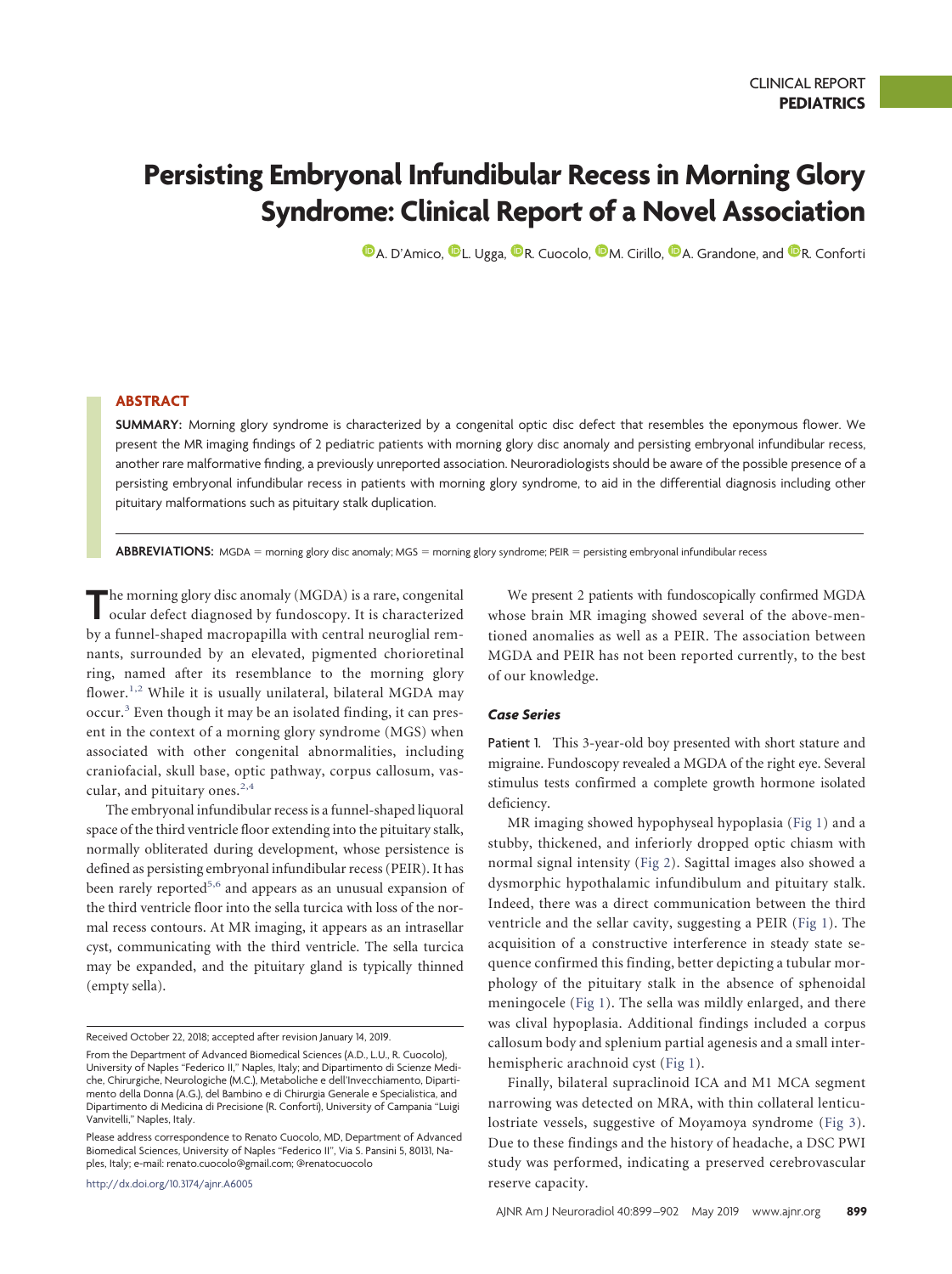<span id="page-1-0"></span>

**FIG 1.** Sagittal contrast-enhanced T1-weighted (B) and high-resolution T2-weighted (D) images with corresponding stylized anatomic drawings (*A* and *C*) of patient 1 (*upper row*) and patient 2 (*lower row*) depicting the main findings reported in the text, including PEIR.

<span id="page-1-1"></span>

**FIG 2.** Coronal T2-weighted images of patient 1 (*A*) and patient 2 (*B*) showing thickening of the optic chiasm (*arrows*).

Genetic testing did not identify any *PAX6* gene mutations, encoding a transcriptional regulator involved in lens placode formation, previously reported in several ocular anomalies, including MGDA[.7](#page-2-7)

Patient 2. This 13-year-old boy came to our attention for short stature and chronic headache. Laboratory tests confirmed growth hormone deficiency.

Brain MR imaging showed sellar enlargement, adenohypophysis hypoplasia, and PEIR [\(Fig 1\)](#page-1-0). The last finding was better defined on a sagittal driven equilibrium sequence, which demonstrated an evident communication between the third ventricle and sella turcica. The infundibular recess was, in fact, absent, and consequently, the pituitary stalk had a tubular appearance with thin walls.

The right part of the optic chiasm and the ipsilateral prechiasmatic optic nerve were displaced slightly downward. On the same side, partial hypoplasia of the sphenoid body with a small meningoencephalocele was found [\(Fig 2\)](#page-1-1). A thin posterior defect of the right ocular globe was also noted. The corpus callosum was uniformly slightly thickened (according to Garel et al<sup>8</sup>), but not clearly dysplastic.

MRA detected right ICA hypoplasia with severe supraclinoid narrowing and distal basilar artery stenosis [\(Fig 3\)](#page-2-6). DSC-PWI showed only mild elongation of right frontal lobe MTT. This, associated with MRA findings, prompted yearly follow-up MR imaging which, during a 3-year period, did not show progression.

On the basis of these findings, MGS was suspected, and the patient underwent an ophthalmologic evaluation, confirming an MGDA.

# **DISCUSSION**

MGDA is a sporadic condition, but it has been previously described as an isolated finding in a mother and child.<sup>9</sup> Our patients were initially referred for pituitary MR imaging due to growth hormone deficiency, revealing a PEIR. The pituitary stalk was apparently duplicated on coronal images because of its tubular morphology and direct communication with the third ventricle. This finding should be carefully evaluated to avoid a potential misdiagnosis of other

pituitary stalk malformative conditions, such as duplication.<sup>2</sup> The anomalous infundibulum perforation, in the absence of meningoencephaloceles, was clearly defined by high-resolution volumetric T2-weighted sequences (CISS and driven equilibrium in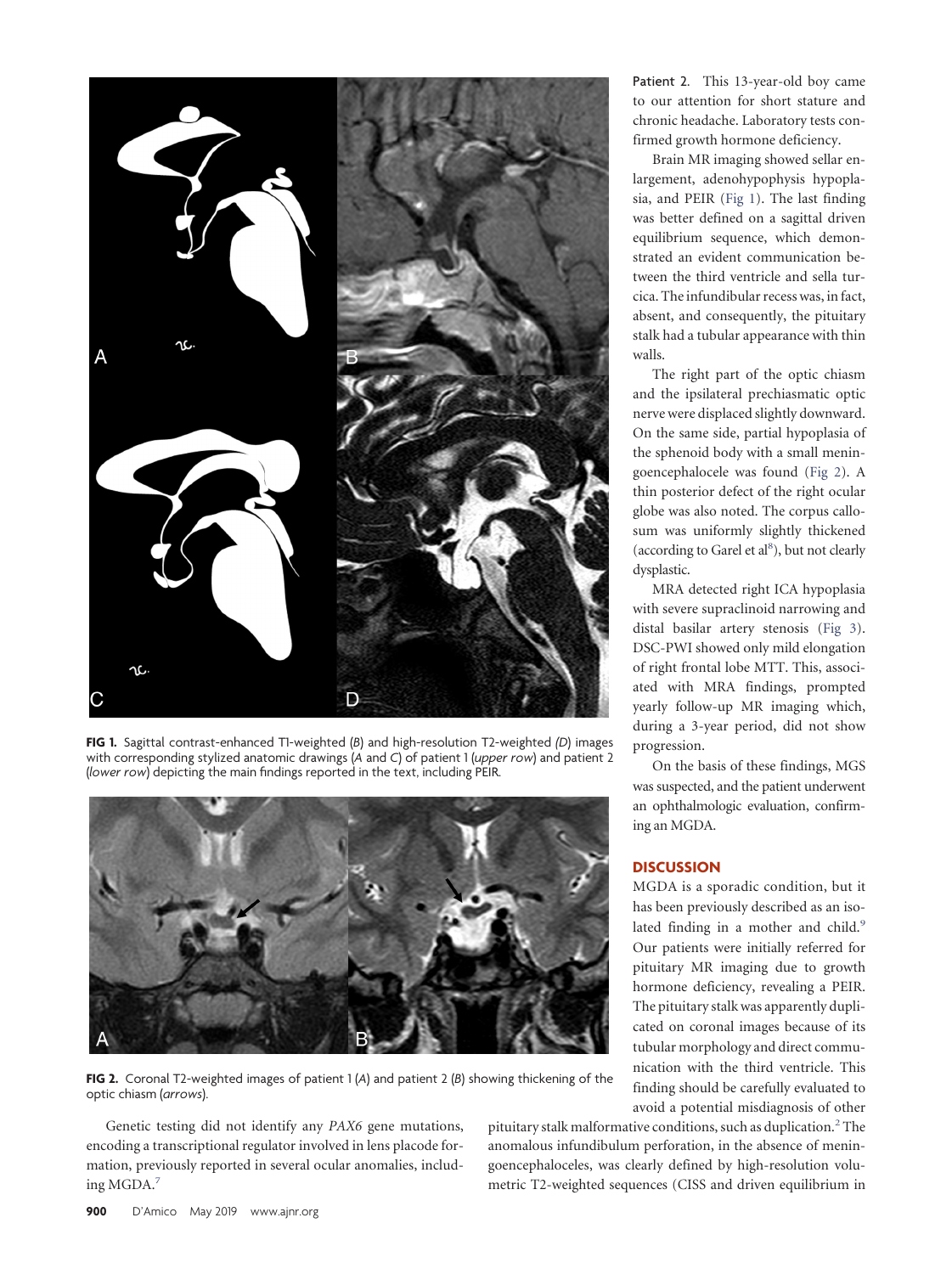<span id="page-2-6"></span>

**FIG 3.** MR angiography. Patient 1 (*A* and *C*) has bilateral focal stenoses of the internal carotid arteries (*arrows*) with thin collateral vessels in the lenticulostriate regions (*dashed circles*). Patient 2 shows unilateral stenosis of the right internal carotid (*B*) and basilar (*D*) arteries (*arrows*).

our cases). To the best of our knowledge, among reported MGDA cases in the literature, none had associated PEIR.

Among the possible midline abnormalities reported in MGS, there is the craniopharyngeal canal, not present in our patients. $10$ It represents a rare, well-corticated midline channel of the sphenoid body that develops from the sellar floor to the nasopharynx. Its origin has been hypothesized from incomplete closure of the Rathke pouch, the precursor of the adenohypophysis. This entity can be variably associated with encephalocele and hypopituitarism, most likely due to ectopic adenohypophysis and even tumors (gliomas, dermoids, teratomas, craniopharyngi-omas, or adenomas).<sup>[11](#page-3-0)</sup>

Both of our patients had chiasmatic abnormalities with thickening and inferior drooping. On the basis of our experience and the lack of progression on follow-up imaging, we agree with Doneda et al<sup>[12](#page-3-1)</sup> on the dysplastic and not neoplastic nature of the chiasmal thickening. In our second patient, in the absence of sellar floor defects, chiasmatic prolapse was related to ipsilateral sphenoidal hypoplasia, which could be considered the less severe form of a sphenoid malformative spectrum ending with a meningoencephalocele.

While corpus callosum partial agenesis has already been described in  $MGS<sub>2</sub><sup>2</sup>$  global thickening, as observed in the second case, though in the absence of dysmorphisms or psychomotor delay, has never been reported.

Intracranial vascular abnormalities in MGS, not necessarily ipsilateral to the optic disc anomaly, could be due to the close relationship of the ICA and optic vesicle development during the fourth week of gestation.<sup>1,[4,](#page-2-3)[12](#page-3-1)</sup> Arterial involvement, most commonly affecting the anterior circulation, ranges from mild hypoplasia to focal stenosis or complete agenesis and progressive Moyamoya syndrome[.3,](#page-2-2)[13](#page-3-2)Arterial alterations in our patients were not associated with cerebrovascular reserve impairment. While it is not possible to completely exclude Moyamoya syndrome without more prolonged monitoring, we believe a nonprogressive arterial dysplasia is a more probable diagnosis.We recommend PWI in addition to MRA and follow-up for MGS-associated vasculopathy evaluation.

#### **CONCLUSIONS**

While different craniofacial, pituitary, optic, vascular, and cerebral midline anomalies have been previously reported in association with MGDA, our patients are the first in whom PEIR has also been found. Neuroradiologists should be aware of the possible presence of PEIR in patients with MGS, to aid in the differential diagnosis including other pituitary malformations such as pituitary stalk duplication. We also suggest the use of high-resolution T2-weighted sequences on the sagittal plane to better define the infundibulum in case of abnormalities.

## **ACKNOWLEDGMENTS**

The authors thank Rosanna Cianniello for the anatomic drawings.

#### <span id="page-2-0"></span>**REFERENCES**

- 1. Thoma D, Nijs I, Demaerel P, et al. **Morning glory disc anomaly with an ipsilateral enlargement of the optic nerve pathway.** *Eur J Paediatr Neurol* 2017;21:787–791 [CrossRef](http://dx.doi.org/10.1016/j.ejpn.2017.04.1334) [Medline](http://www.ncbi.nlm.nih.gov/pubmed/28666648)
- <span id="page-2-1"></span>2. Kalra VB, Gilbert JW, Levin F, et al. **Spectrum of MRI findings in morning glory syndrome.** *Neurographics* 2014;4:56 –60 [CrossRef](http://dx.doi.org/10.3174/ng.1140075)
- <span id="page-2-2"></span>3. Nezzar H, Mbekeani JN, Dalens H. **Morning glory syndrome with carotid and middle cerebral artery vasculopathy.** *Optom Vis Sci* 2015;92:e437–41 [CrossRef](http://dx.doi.org/10.1097/OPX.0000000000000727) [Medline](http://www.ncbi.nlm.nih.gov/pubmed/26540473)
- <span id="page-2-3"></span>4. Ellika S, Robson CD, Heidary G, et al. **Morning glory disc anomaly: characteristic MR imaging findings.** *AJNR Am J Neuroradiol* 2013; 34:2010 –14 [CrossRef](http://dx.doi.org/10.3174/ajnr.A3542) [Medline](http://www.ncbi.nlm.nih.gov/pubmed/23660287)
- <span id="page-2-4"></span>5. Steno A, Popp AJ, Wolfsberger S, et al. **Persisting embryonal infundibular recess.** *J Neurosurg* 2009;110:359 –62 [CrossRef](http://dx.doi.org/10.3171/2008.7.JNS08287) [Medline](http://www.ncbi.nlm.nih.gov/pubmed/18950267)
- <span id="page-2-5"></span>6. Belotti F, Lupi I, Cosottini M, et al. **Persisting embryonal infundibular recess (PEIR): two case reports and systematic literature review.** *J Clin Endocrinol Metab* 2018;103:2424 –29 [CrossRef](http://dx.doi.org/10.1210/jc.2018-00437) [Medline](http://www.ncbi.nlm.nih.gov/pubmed/29788483)
- <span id="page-2-7"></span>7. Azuma N, Yamaguchi Y, Handa H, et al. **Mutations of the PAX6 gene detected in patients with a variety of optic-nerve malformations.** *Am J Hum Genet* 2003;72:1565–70 [CrossRef](http://dx.doi.org/10.1086/375555) [Medline](http://www.ncbi.nlm.nih.gov/pubmed/12721955)
- <span id="page-2-8"></span>8. Garel C, Cont I, Alberti C, et al. **Biometry of the corpus callosum in children: MR imaging reference data.** *AJNR Am J Neuroradiol* 2011; 32:1436 –43 [CrossRef](http://dx.doi.org/10.3174/ajnr.A2542) [Medline](http://www.ncbi.nlm.nih.gov/pubmed/21799035)
- <span id="page-2-9"></span>9. Nagy V, Kettesy B, Toth K, et al. **Morning glory syndrome: a clinical study of two cases** [in German]. *Klin Monbl Augenheilkd* 2002;219: 801–05 [CrossRef](http://dx.doi.org/10.1055/s-2002-36322) [Medline](http://www.ncbi.nlm.nih.gov/pubmed/12494371)
- <span id="page-2-10"></span>10. Kasim N, Choudhri A, Alemzadeh R. **Craniopharyngeal canal, morning glory disc anomaly and hypopituitarism: what do they**